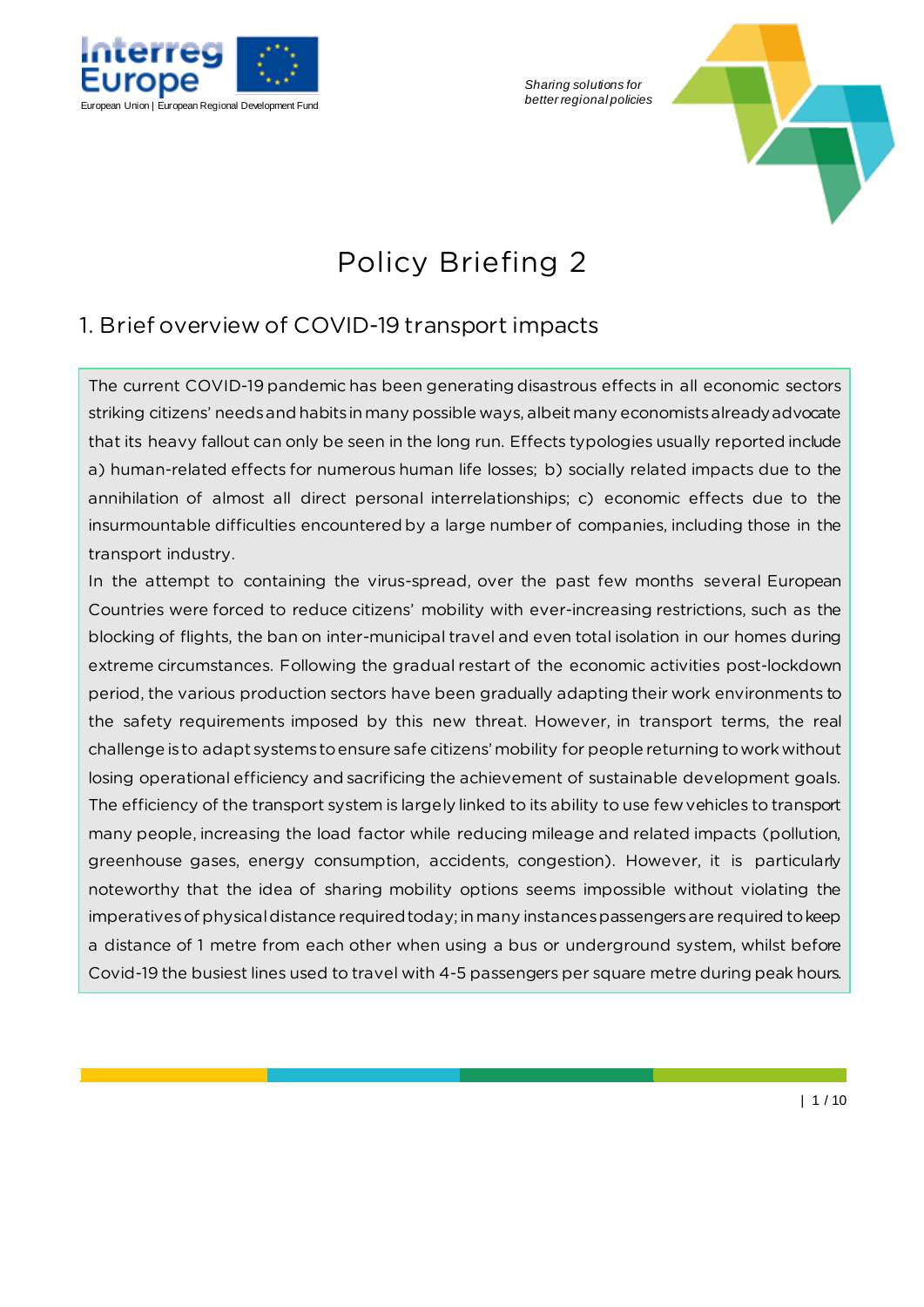

The implications that these challenges generate for the wide sustainable deployment of MaaS is addressed in the remainder of this Policy Brief.

## 2. Transport impacts on Italian passenger mobility

The COVID-19 outbreak was declared by the WHO a public health emergency of International concern on 30 January 2020 and since then, it has infected hundreds of thousands of people, reaching pandemic proportions. Stricter policies were declared in an increasing number of Italian provinces, between February  $25<sup>th</sup>$  and March 9<sup>th</sup> 2020, when lockdown status for the entire Country was declared.

At the beginning of the health emergency, but before the issuing of the Italian Prime Ministerial Decree (end of February), there was a local increase in travel followed by an overall decrease. Although there were no restrictions on travel in urban areas, the number of trips immediately before 8 March was reduced by 20% in Rome, 30% in Turin and up to 40% in Milan; this situation is symptomatic of the perception of citizens, in the face of a little-known phenomenon that was felt with some concern from the beginning. Only following the Prime Ministerial Decree of 10 March, with which travel restrictions were extended to the whole of Italy, there was a uniform decrease of approximately 90% in travel.

The introduction of mobility restrictions across the Country significantly and progressively reduced the number of individuals moving between Italian provinces and generated a much lower usage of sharing mobility modes as it can be noticed in the two figures below (i.e. carsharing, bike sharing and scooter sharing).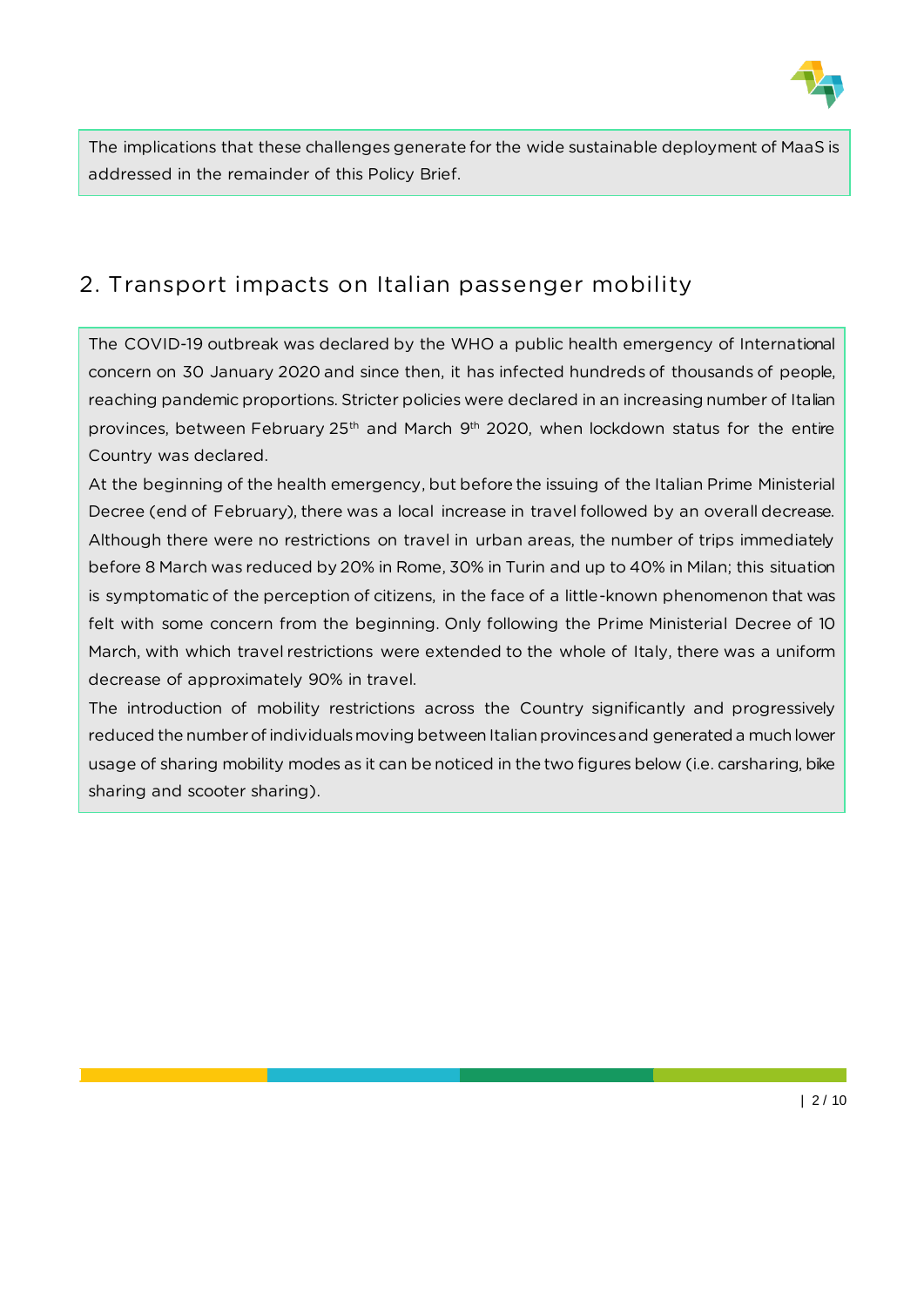



*Figure 1 - Effects of restrictions on Italian mobility.*

Source: [COVID-19 outbreak response: a first assessment of mobility changes in Italy following national lockdown](https://www.medrxiv.org/content/10.1101/2020.03.22.20039933v2.full.pdf) (A) Relative difference of the number of incoming users in each province during the first week of the outbreak (February 22-28), with respect to the number of incoming users average over the 5 weeks before the outbreak. (B) Same as (A) for the week of February 29 - March 6. (C) Same as (A) for the week of March 7-13.

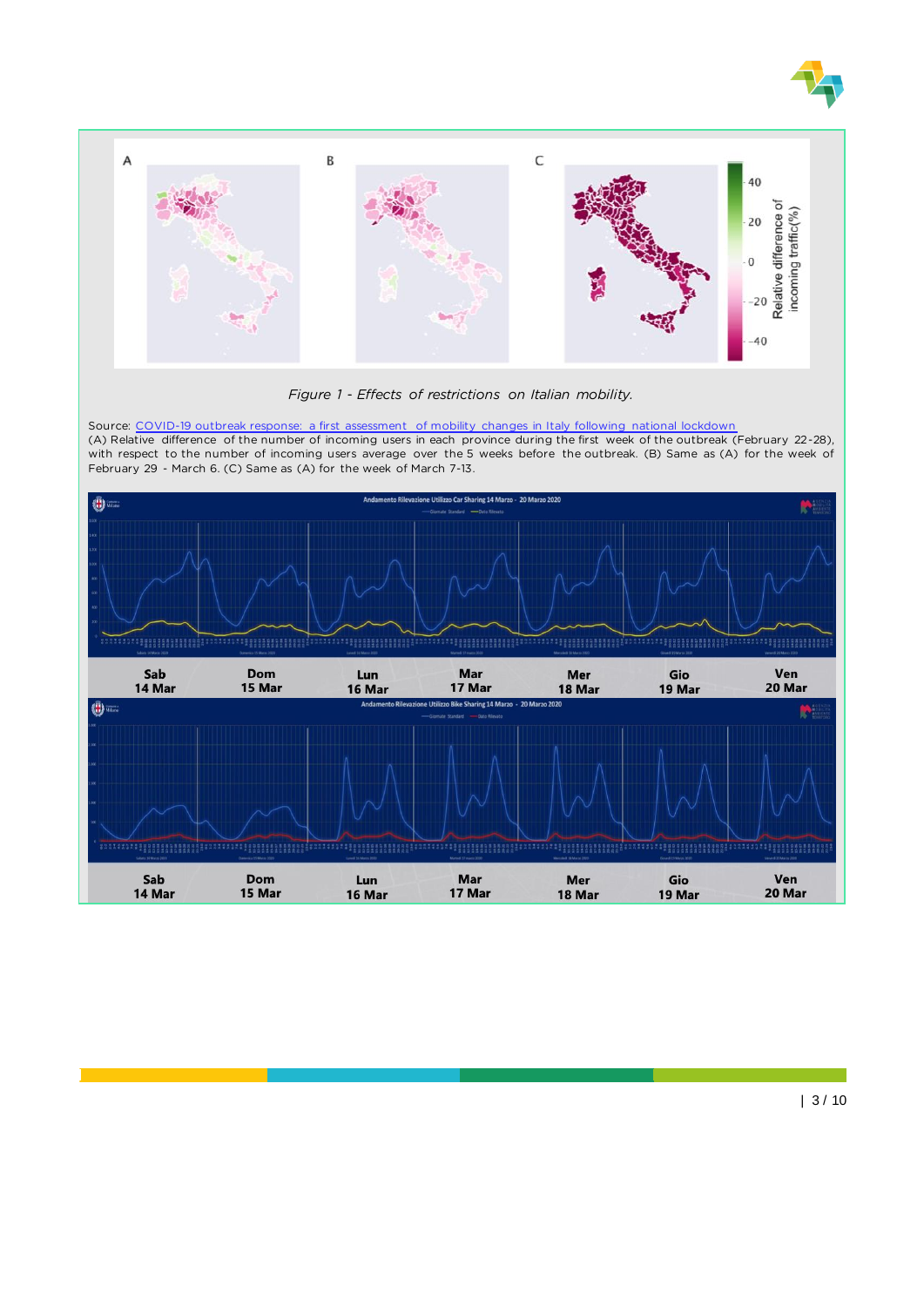



Source: AMAT statistics (March 2020), mobility agency for the city of Milan. Similar stats can be observed for other major It alian cities. 1st graph: impacts on carsharing; 2<sup>nd</sup> graph: impacts on bike sharing; and 3<sup>rd</sup> graph: impacts on scooter sharing.

In this context, the PriMaaS project consortium decided to re-explore the pivotal role of Public Transport, alongside the countereffects produced by the potentially lower use of sharing forms of mobility, on the sustainable widespread of MaaS. Therefore, high-ranking stakeholders across Europe, representing both Public Authorities and private-sector actors involved in deploying the MaaS concept within their own territories, were consulted to collect industry viewpoints and perspectives on the following questions:

- [1] Will Public Transport still be considered the backbone of MaaS?
- [2] What is the vision of the most advanced cities for addressing the challenges of future sustainable mobility?
- [3] How the most advanced MaaS platforms and urban agencies are looking to position themselves in these challenging times?

Pioneering public and private MaaS actors and stakeholders from the PriMaaS project regions joined in two webinar sessions (June 29<sup>th</sup> & 30<sup>th</sup> 2020) to discuss challenges for regional transport systems and sustainable MaaS widespread in the post-pandemic era.

Although the experiences, challenges and opportunities arising from the emergency situation slightly vary across the European regions, the common denominator was found to be the utmost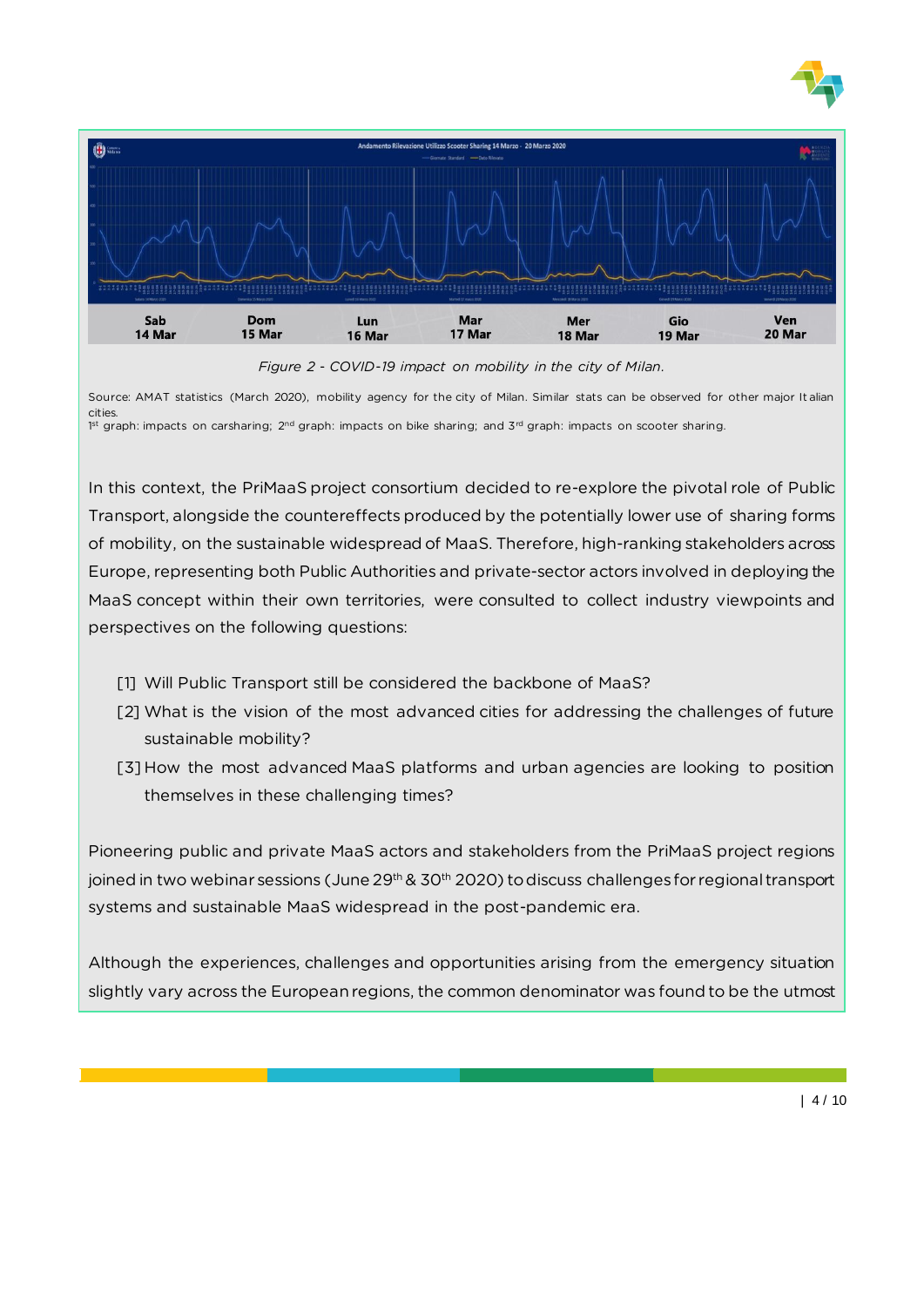

importance in retaining the central role of public transport within MaaS in the pandemic context, as well as the promotion of shared modes, to drive towards a sustainable mobility future; it was also stressed out the added value offered by MaaS in being able to further encourage and monitor the compliance to social distancing and other safety-protective measures.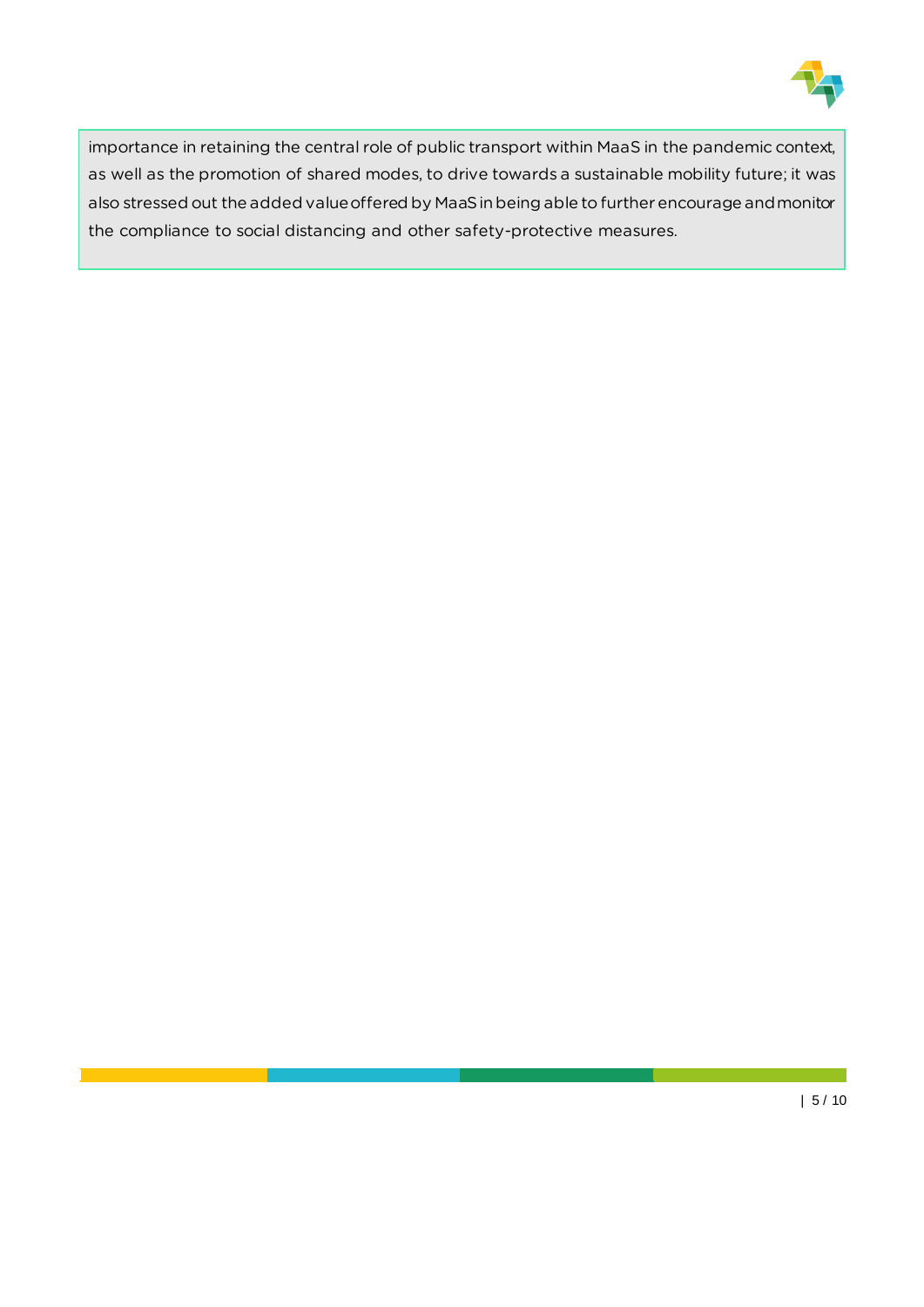

#### 3. *MaaS in the post-pandemic era -* first webinar session (29th June)

The first webinar session held on  $29<sup>th</sup>$  June involved a number of presentations on the aforementioned topics from stakeholders such as MaaS Alliance, UbiGO and Moovit.

Piia Karjalainen (PK), Secretary General at MaaS Alliance, summarised the impacts that MaaS has been having during COVID-19 times, including changes in travel behaviour, National incentive packages to support electric mobility and the reallocation of urban space to favour active modes (walking, cycling, micromobility). In addition, she also pointed out some interesting features where MaaS has been particularly useful to support transport safety and security measures, i.e. using mobile applications to provide information about vehicle fleet occupancy, to reserve seat for urban transport services, and inform users about compliance with social distancing measures. Whilst emphasising on the critical role of users' trust towards Public Transport and shared mobility services to widely embrace the MaaS concept, PK also stressed the importance of two specific aspects in order to improve the resilience in mobility system; namely, on the one hand open data policies, which would enable quick reaction time and agility, must be promoted and, on the other hand, Public Transport should be and should remain as the backbone of MaaS. Lastly, whilst trust in Public Transport services and its economic viability must be re-considered, funding allocation for the digitalisation of ticketing and payment systems, as well as the wider application of smart corporate mobility tools and incentives, were also remarked as key enablers.

Following on from the previous presentation conclusions, Hans Arby (HA), Founder & CEO at UbiGo, described the characteristics of the MaaS service provided by UbiGo; his viewpoint is that, to increase and retain the customer basis to satisfactory quality levels, a certain solution must be agile in meeting user needs. In an attempt to provide evidence for this, he stated that the last year UbiGo's operations led several Swedish households to adopt positive behavioural changes consisting in a higher than average share of multimodal trips being performed to satisfy their usual mobility needs. Particularly, whilst it was observed that two thirds used at least two services to carry out their trips, before Corona crisis outbreak approximately 90% of the bookings involved Public Transport with the remainder accounting for car rentals, taxi and car sharing. Lastly, he focused on the difficulty to ascertain what the post-pandemic scenario for transport will be and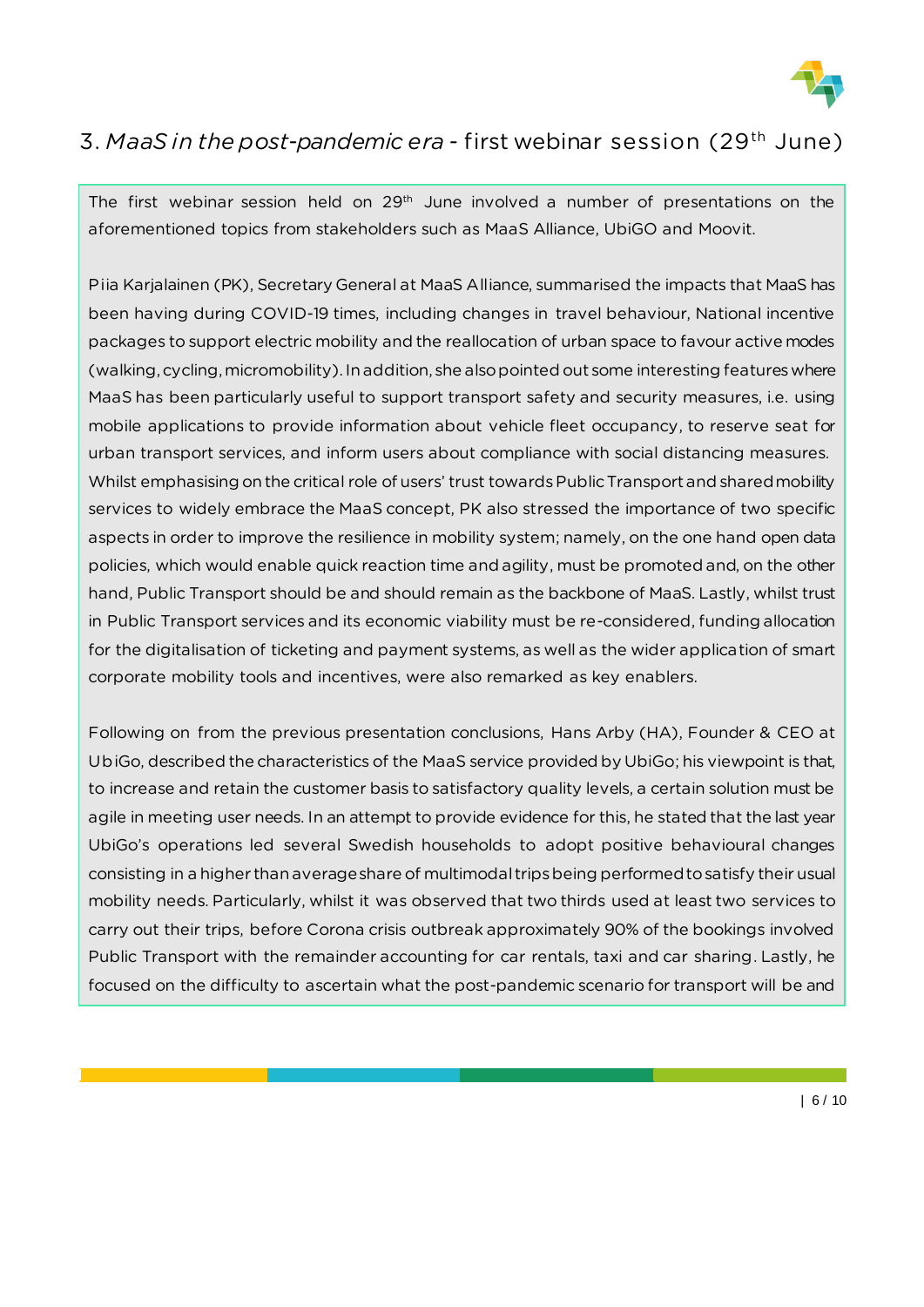

that public transport will most likely be facing difficult times post-emergency times due to the limited public funding, thus resulting in an accrued travel cost for users compared to today. To overcome this challenge, HA recommended to incentivise public-private partnerships and cooperation among diverse experts on a level playing field.

Ziv Kabaretti, VP Products at Moovit, showed concrete software solutions that can help transit agencies, operators, cities and mobility providers to adapt quickly and effectively to the new normal. The first one being the Transit Data Manager, an easy to use graphical tool to manage inefficiencies in transit operations; this solution allows to: a) manage and communicate service changes to riders, keeping them informed in real-time through the Moovit app and other platforms; and b) to make all COVID-19 related changes to lines, routes, and schedules quickly and easily. The second solution presented was a DRT using shared vehicles helping to optimise current transit services during reduced service period by resizing and repurposing existing fleets. For instance, in order to ensure public safety by enforcing the social distancing rules, Moovit's booking and dispatching systems limit the number of passengers in each vehicle, also by avoiding sending too many riders to the pickup locations and alerting messages to users to maintain social distance once on board. A concrete example of this solution was implemented in Israel for one of the biggest financial Institutes, where Moovit helped their essential workers to continue commute to work every day, via a dedicated chat service and a dedicated app made available.

### 4. *MaaS in the post-pandemic era -* second webinar session (30th June)

The second webinar session held on 30<sup>th</sup> June served as a platform to further discuss the impacts and opportunities generated by MaaS, during and post-pandemic times, thanks to enlightening insights offered by the invited speakers, including the Stockholm Environment Institute, Rome Mobility Agency and OpenMove.

Somya Joshi (SJ), Head of Unit Governance and Institutions at Stockholm Environment Institute, talked about the role of disruptors in the transition to sustainability and focused on key aspects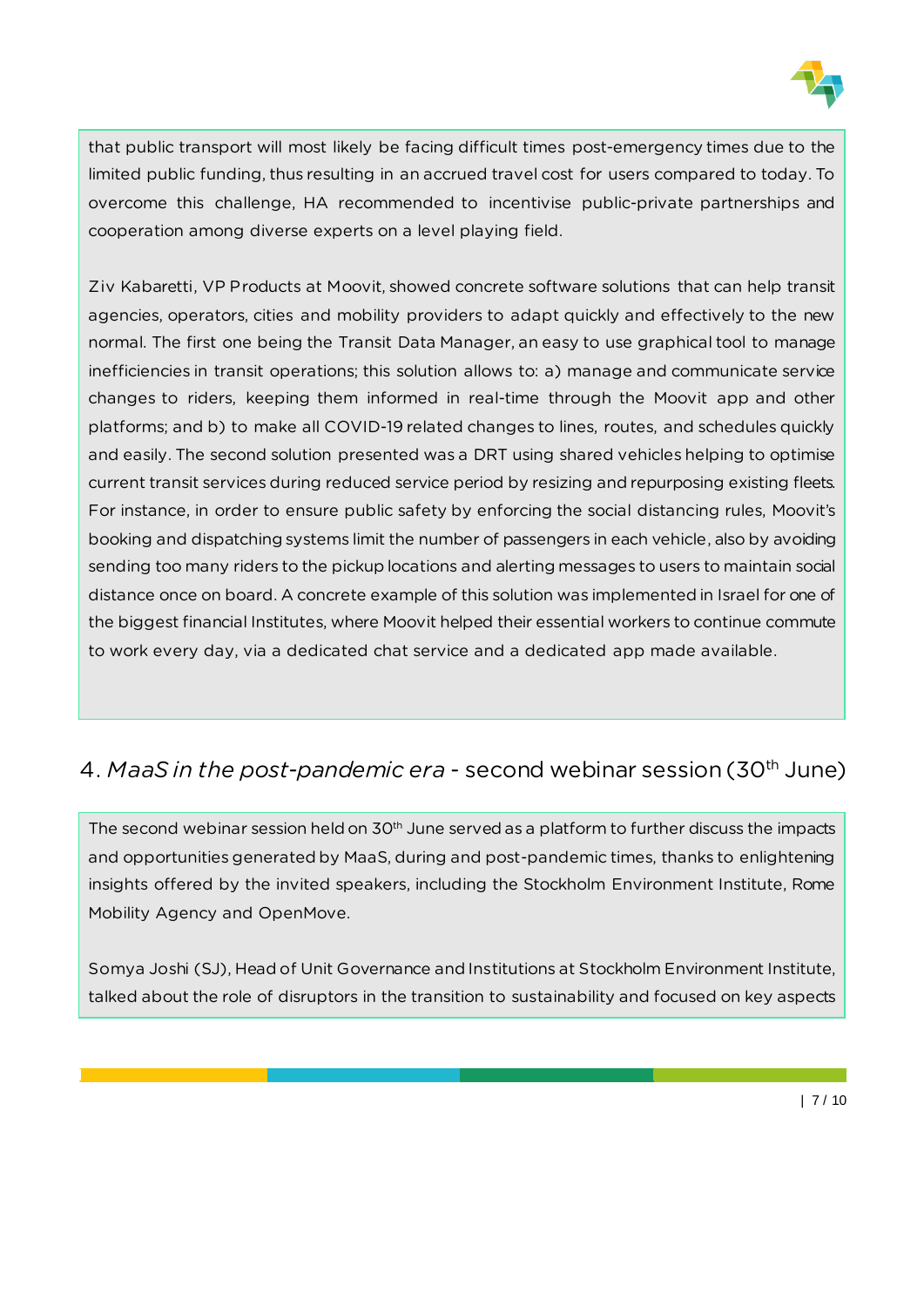

to consider in order to build back better following the emergency period. In terms of disruptors and contagion events, COVID-19 is not new, there have been similar emergencies, such as financial crashes, viral outbreaks, global supply chain disruptions, or technological systems, whether they be bugs or innovations, as it can be seen in the intelligent transport sector. These disruptors can dramatically change the course of how we as a society deal with some of the most pressing problems. SJ concluded her speech with a thought-provoking question:

*is the COVID crisis that we're facing now really helping us to rethink the way we are going to design our societies, our transportation and mobility systems or our approach to sustainability? Or is it a stop gap, where we are just plugging some holes with very interim solutions and actually bailing out the failing industries, mechanisms and patterns.* Some very promising and cheerful examples of people fighting back during these events were given during SJ's presentation, however the key message that was conveyed was that we should think of COVID-19 as an opportunity to build back better our lives and societies and consider that only climate change is an irreversible transformation.

Following on from the previous presentation conclusions, Marco Cagnoli, Infomobility Manager at Rome Mobility Agency, introduced the results of a joint initiative by University of Rome "Tor Vergata", Sapienza University of Rome, Roma Tre University and Rome Mobility Agency in the analysis, monitoring and forecasting of the impacts on mobility in the city of Rome, specifically produced by the measures adopted by the National Government to contain the spread of the Covid-19 virus.

The objective of the analysis was not only to depict the current status quo of city-wide mobility, but also to provide a DSS tool to support the compliance to social distancing rules as indicated by the National decrees, especially for monitoring citizens using Public Transport. Among the capabilities provided by the DSS are the dimensioning of services and facilities for maintaining the correct social distancing values within terminals and transport vehicles.

Lastly, Lorenzo Modena, co-founder at OpenMove, taking stock of previous discussions presented OpenMove's vision for MaaS. OpenMove believes that MaaS represents the perfect balance between freedom and sustainability for a number of reasons: a) people can go from A to B; b) they can take advantage of a plurality of services with no barriers among them; c) mobility is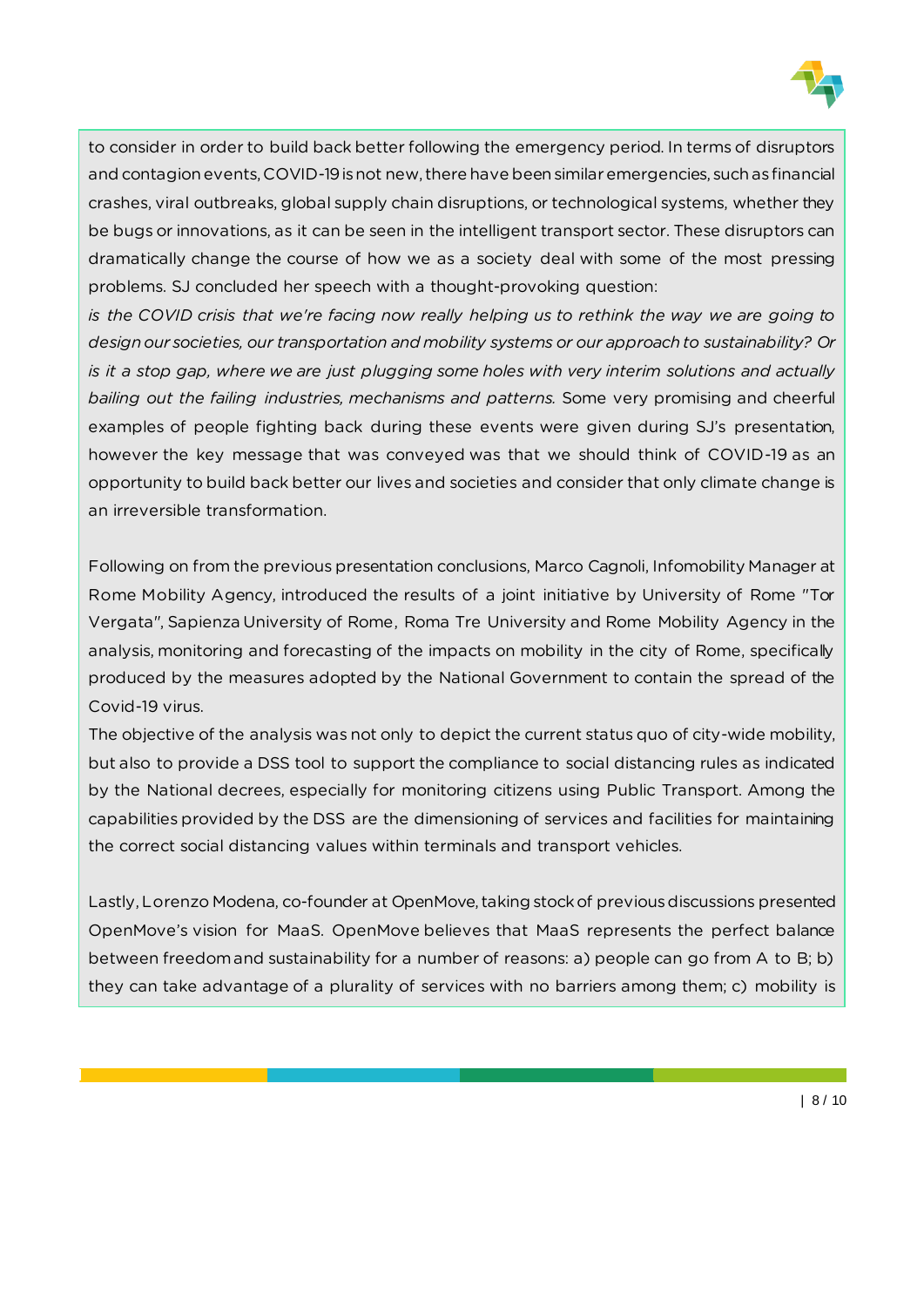

provided according to a user-centric approach, tailoring customer preferences and priorities; d) services are available upon request. His presentation concluded that, whilst during the COVID outbreak, we have been all realising the value of this freedom of movement at our own expenses, MaaS is the paradigm shift that Europe should be pushing for as it increases our ability to move simply by relieving us of the complexity of transport itself and allowing us to choose between various options for moving from point A to point B; indeed, it is the task of the MaaS Integrator to combine disparate transport offers together and of the MaaS Operator to offer them in a clear and persuasive way, with the same simplicity that pushes you to get on your car and leave. In a nutshell, LM synthetised his speech by stating that *MaaS absorbs the complexity of transport to provide us all with the freedom of movement*.

#### 4. Recommendations to boost MaaS deployment during uncertain

#### times

A wide range of success factors and recommendations to accelerate the widespread of sustainable MaaS in the PriMaaS project regionscould be formulated taking stock of the engaging discussions held with participants and panellists of the 2-day webinar event; for reader's convenience these have been condensed in the mind map below.